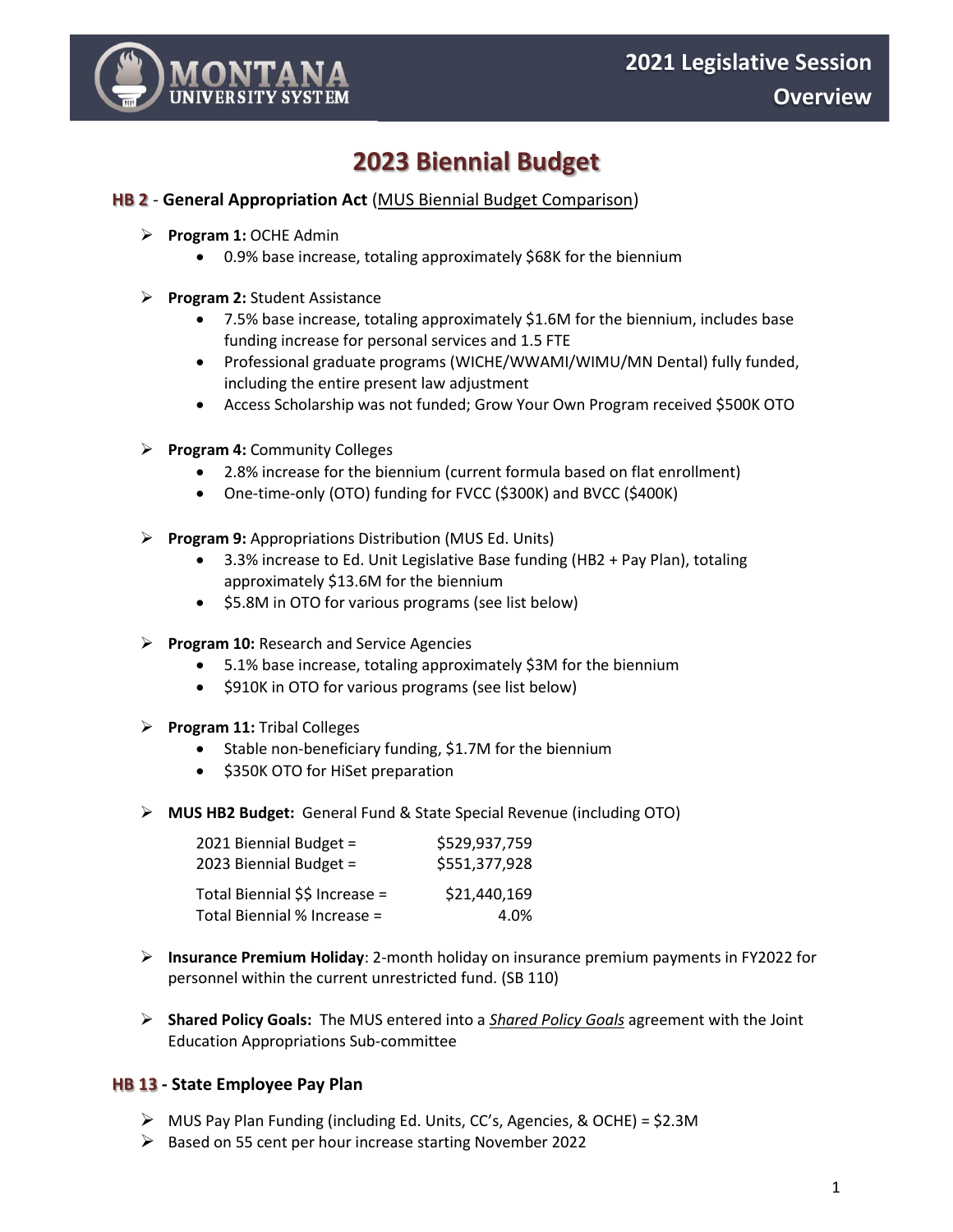

# **One-Time-Only Funding (OTO)**

# **Total = \$8.96 million**

**HB 102 Implementation:** funding to support implementation of open and concealed carry of firearms on MUS campuses. **Total = \$1M** biennial (restricted OTO)

**Proficiency Based Education, MSU:** start-up funding to enhance proficiency-based education approaches to teaching. **Total = \$1M** biennial (restricted OTO)

**Workforce Recovery from COVID-19, MT Tech:** funding to launch workforce recovery programs designed specifically to address business & industry needs coming out of the COVID-19 pandemic. **Total = \$750K** biennial (restricted OTO)

**AccelerateMT Initiative, UM:** start-up funding to pilot a proficiency-based education model with business partners throughout the state. **Total = \$1.5M** biennial (restricted OTO)

**CyberHub Program, UM:** funding to expand cyber defense education opportunities throughout the state. **Total = \$1.5M** biennial (restricted OTO)

**Coal & Mine Data Records, MT Tech:** funding for the Montana Bureau of Mines & Geology to assist with making data records of mines and coal available online to the public. **Total = \$600,000** biennial (restricted OTO)

**MAES Seed Lab, MSU:** funding to assist with seed sample testing conducted by the lab. **Total = \$200,000** biennial (OTO)

**MAES Wool Lab, MSU:** funding to assist with research, service, and education conducted by the lab. **Total = \$110,000** biennial (restricted OTO)

**Finishing Trades:** start-up funds to develop a public/private partnership for a career and technical education program related to the finishing trades (painting, drywall, etc.) **Total = \$550,000** biennial (restricted OTO)

**Grow Your Own Teacher Grant Program:** funding to develop a grant program aimed at addressing educator recruitment and retention problems in rural Montana and Indian country **Total = \$500,000** biennial (restricted OTO)

**Other:** FVCC \$300K, BVCC, \$400K, BBER \$75K, HiSet \$350K, MT Tech/MBMG \$125K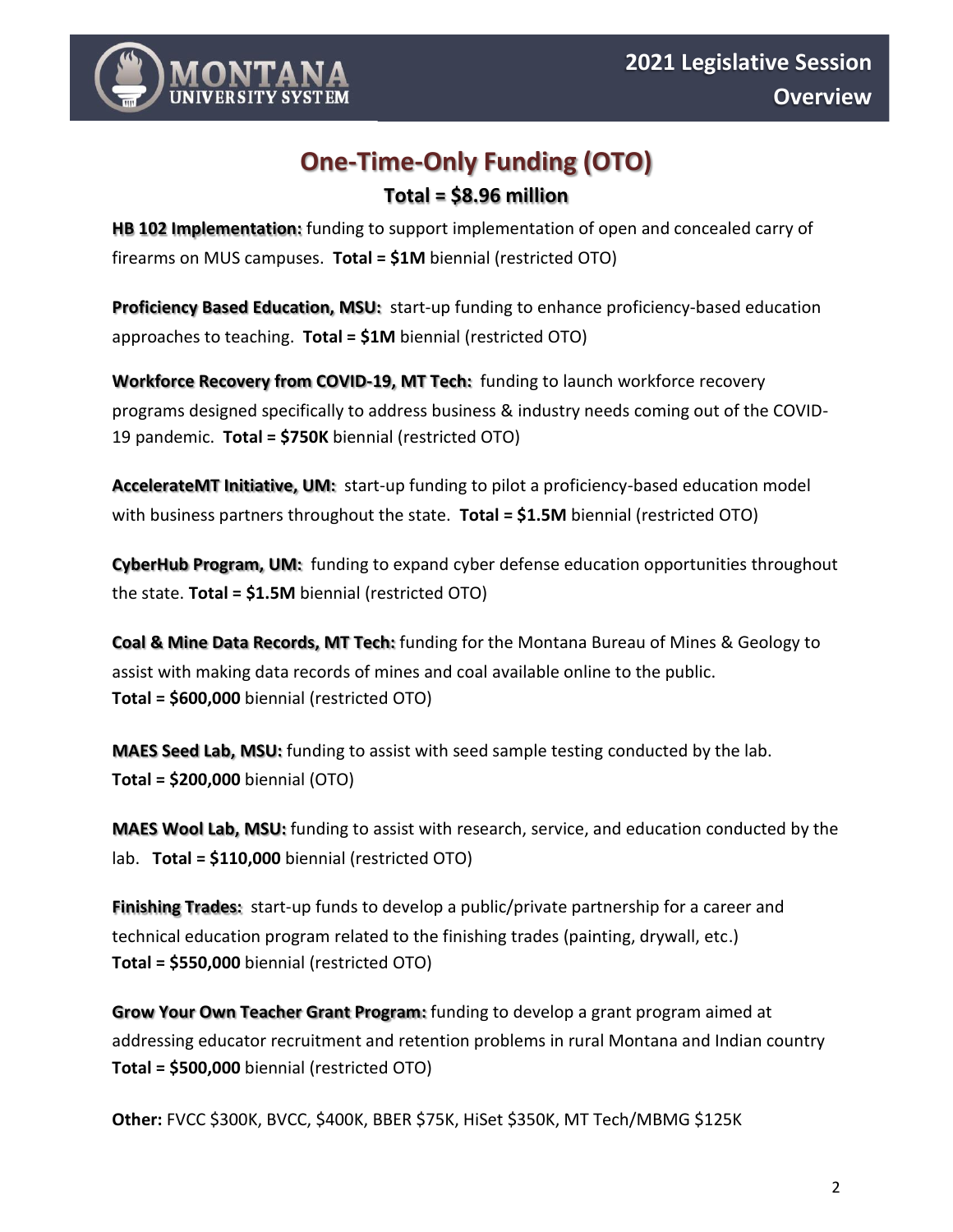

# **Building Projects / Major Repairs / Authority Only Projects (HB 5, HB 14, HB 632)**

# **Building Projects Total = \$53.5M (cash), \$21.3M (authority)**

- Forestry, Conservation, & Lab Science Building UM, \$25M (cash), \$20M (authority)
- Block Hall,– UM Western, \$12M (cash)
- MAES Research & Wool Labs MSU, \$11M (cash), \$1.3M (authority)
- Heating System Upgrade MT Tech, \$3.5M (cash)
- MAES Greenhouses, MSU, \$2M (cash)

# **Major Repairs = \$19.7M** (various projects and campuses)

## **Authority Only Projects = \$47M**

- \$20M general spending authority
- \$27M for six additional privately funded projects

# **BILLS IMPACTING MUS**

## **Senate Bills**

## **SB 25 – Revise education interim committee duties.**

- ➢ Revises duties of the Education Interim Committee by removing specific statutory duties and providing for general oversight authority over the State Board of Education, the Board of Public Education, the Board of Regents, and OPI.
- ➢ Effective October 1, 2021.

## **SB 243 – Revise tuition domicile presumptions for MT National Guard members.**

- $\triangleright$  Provides that a member of the Montana national guard is presumed to be domiciled in the state for purposes of qualifying for in-state tuition for a postsecondary certificate or undergraduate, postgraduate, or professional degree program.
- $\triangleright$  Effective July 1, 2021.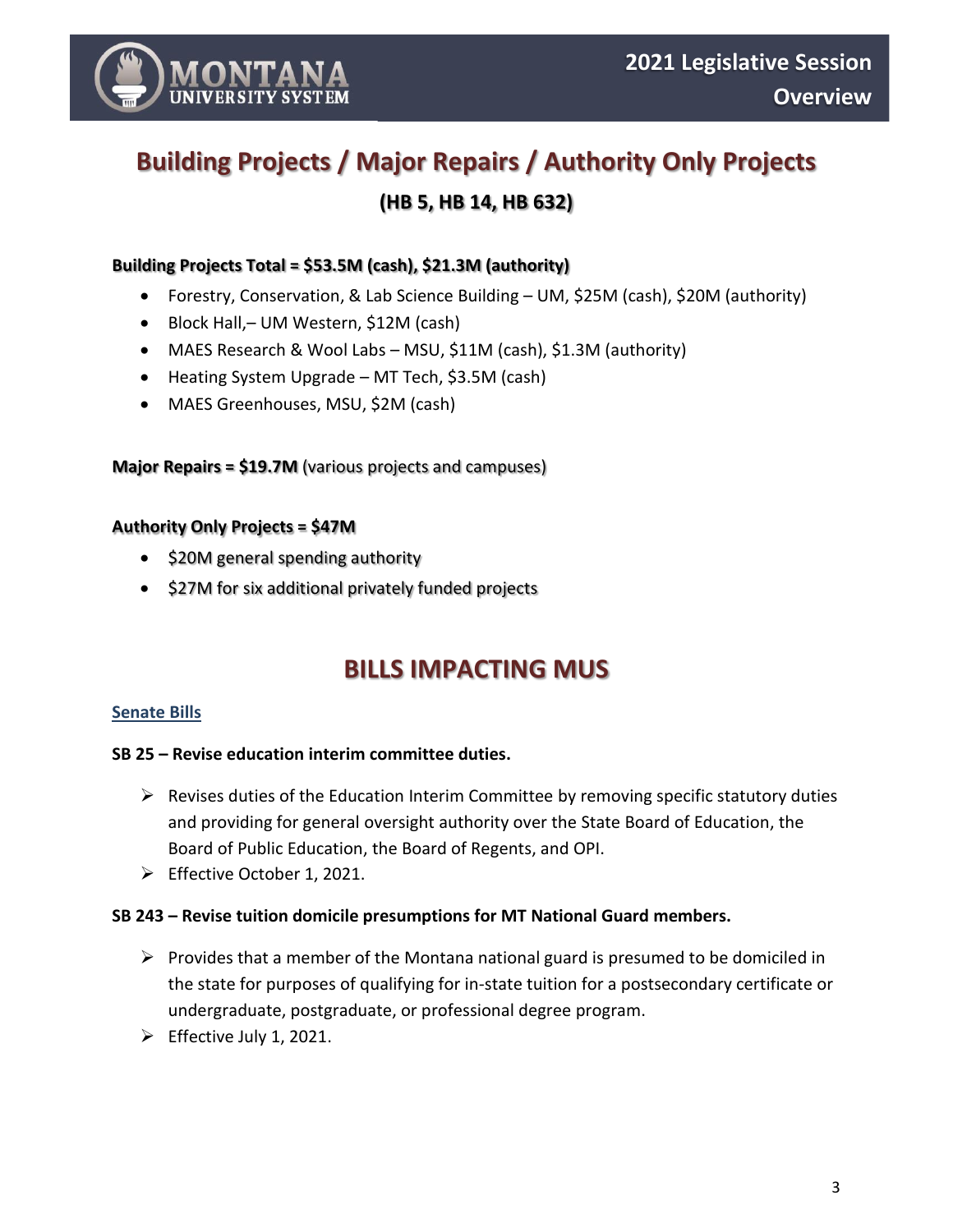# **SB 247 – Revise laws for serving alcohol at sporting events.**

- $\triangleright$  Allows a university to contract with a licensed entity to serve beer and wine at a sporting event and allows a licensee to contract with the university for revenue sharing.
- $\triangleright$  Beer or wine would be allowed in the grandstand and bleacher area of the premises, as well as from a booth, stand, or other fixed place on the premises.
- ➢ Effective April 29, 2021.

# **SB 248 – Establish student-athlete rights and protections.**

- ➢ Allows a student athlete to earn compensation for use of the athlete's name, image, or likeness (NIL) and to contract with and retain professional representation.
- $\triangleright$  A student-athlete may not receive compensation from the institution.
- $\triangleright$  An institution may prohibit the use of an athlete's NIL on school property, at school functions, or in any advertising material distributed or placed on school property.
- $\triangleright$  A student-athlete may not enter into a contract if the terms of the contract conflict with team rules or with the terms of a contract entered into between the institution and a third party.
- ➢ Effective June 1, 2023.

## **SB 287 – Revise laws on financing for public building contracts.**

- $\triangleright$  Authorizes the use of state building construction loans and requires a public agency such as the MUS to select the financial institution that is the lowest responsible bidder in terms of interest rate without regard to residency.
- $\triangleright$  If the lowest bidder does not have a physical branch located in Montana, a process is established to determine how the lender is selected.
- ➢ Effective October 1, 2021.

## **SB 319 – Revise state election laws for certain student organizations.**

- $\triangleright$  For student organizations who are registered as political committees such as MontPirg any optional student fees must be provided on an opt-in basis.
- $\triangleright$  The opt-in fee must be delivered through a payment system independent from a campus system that currently collects, receives, or disburses tuition and fees.
- ➢ Prohibits political committees from conducting voter registration drives, ballot or signature collection efforts, and voter turnout efforts for federal, state, and local elections inside a residence hall, dining facility, or athletic facility operated by a public postsecondary institution.
- $\triangleright$  Effective July 1, 2021.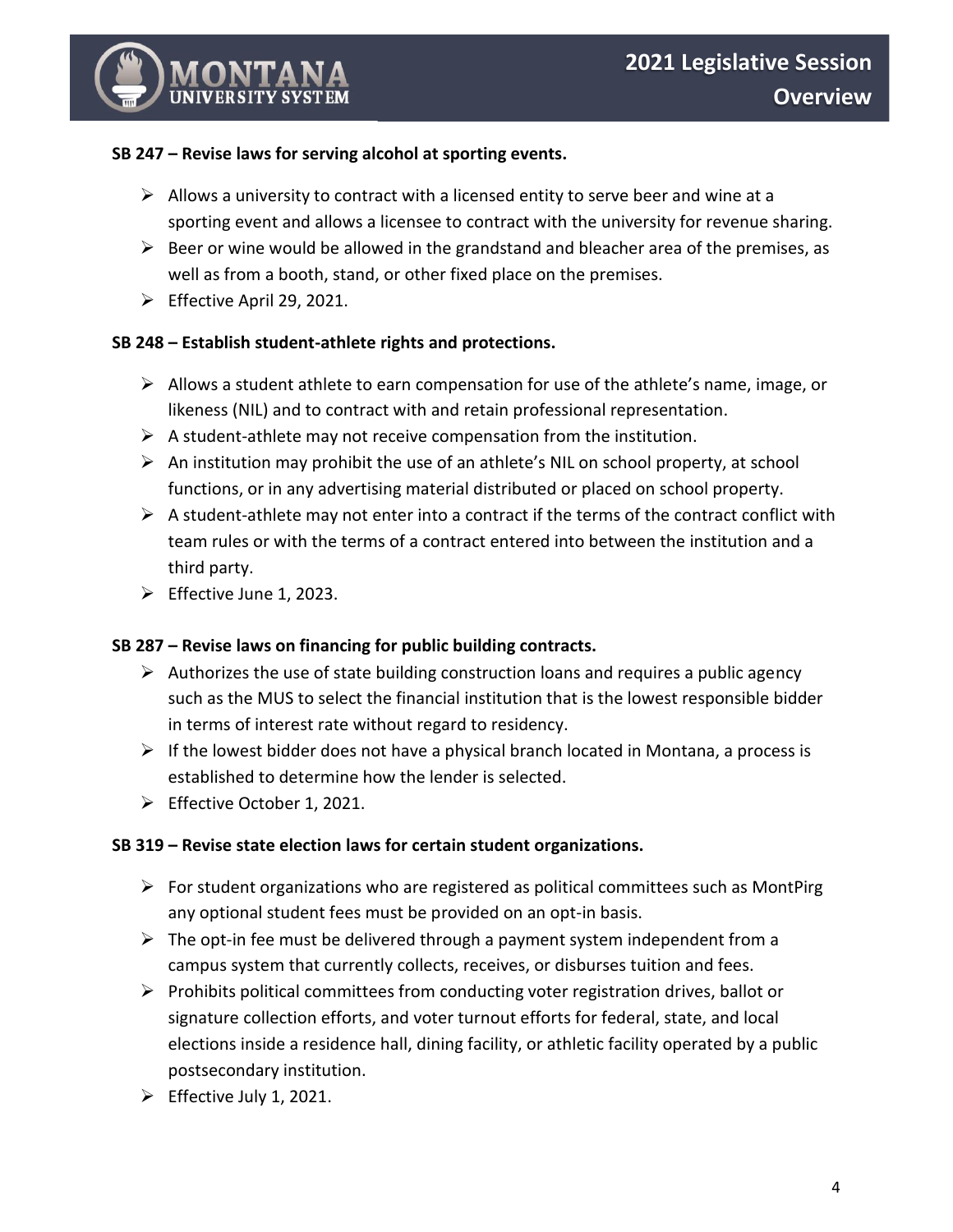

# **House Bills**

# **HB 67 – Revise funding formula laws for community colleges.**

- $\triangleright$  Revises the existing community college funding formula to provide a new base-plus formula.
- $\triangleright$  Requires trustees to submit enrollment projections and other data necessary for calculating the state appropriation for community colleges by August 1 of the year directly preceding the legislative session.
- $\triangleright$  By the following September 1, the Board of Regents must submit its proposal for funding to the community colleges to the budget director and legislative fiscal analyst.
- $\triangleright$  Applies to the appropriations process for fiscal year 2024 and thereafter.
- ➢ Effective July 1, 2021, except for sections 1, 6 and 7, which take effect July 1, 2023.

## **HB 100 – Revise community college auditing requirements.**

- $\triangleright$  Requires a community college to contract with a private accounting firm for audits, subject to approval by the legislative auditor, and requires cost estimates to be provided to the budget director. Community colleges are responsible for payment of costs that are not appropriated by the Legislature.
- $\triangleright$  Effective July 1, 2021.

## **HB 102 – Revise laws for carrying firearms on campus.**

- $\triangleright$  Allows any person who is eligible to possess a firearm under state or federal law and who meets the minimum safety and training requirements for obtaining a concealed weapons permit to carry a firearm on campus except in places where alcohol is served and consumed or at any event open to the public that has armed security.
- $\triangleright$  A person may store and possess a firearm in a dormitory with the express written consent of the person's roommate.
- ➢ Effective June 1, 2021 for postsecondary institutions.

## **HB 112 – Establish the "Save Women's Sports Act".**

- ➢ Prohibits transgender female athletes from competing on interscholastic, intercollegiate, intramural, or club teams designated for girls or women.
- $\triangleright$  Establishes a cause of action against schools or institutions or higher education for a student who "suffers any direct or indirect harm" from a violation of the legislation.
- $\triangleright$  Includes a clause that would void the legislation if certain measures are taken by the United States Secretary of Education for the withdrawal of federal higher education funding.
- $\triangleright$  Effective July 1, 2021.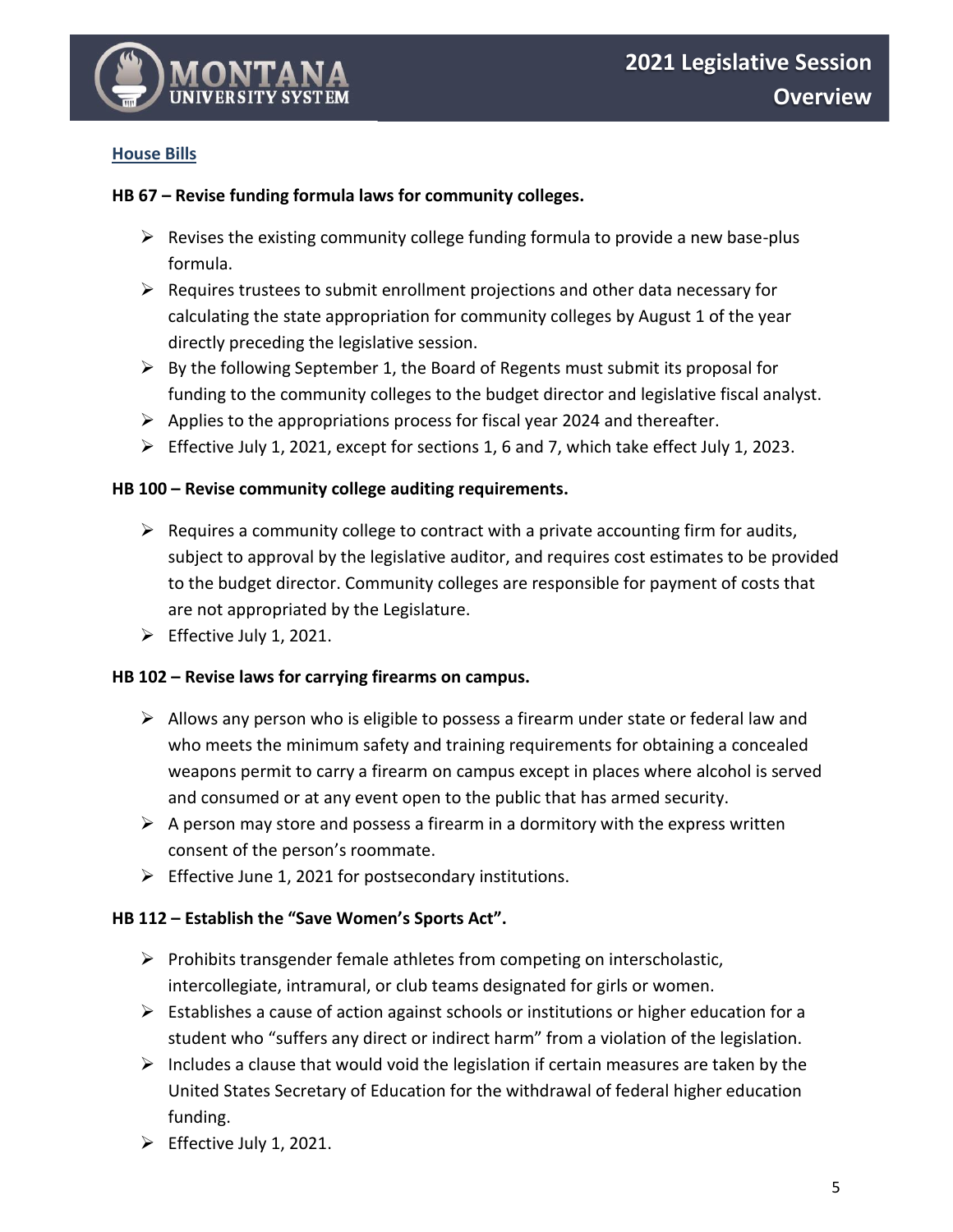# **HB 129 – Revise the Family Education Savings Act (MT 529 Plan).**

- $\triangleright$  Aligns state law with federal changes to 529 qualified tuition plans to allow withdrawals for expenses in connection with a beneficiary's enrollment or attendance at an elementary or secondary public, private, or religious school (kindergarten through grade 12) and expenses for fees, books, supplies, and equipment required for the participation in an apprenticeship program and qualified education loan repayments in limited amounts.
- $\triangleright$  In Montana, expenses may be deducted up to \$3,000 per taxpayer per year or up to \$6,000 for those married, filing jointly.
- ➢ Effective April 30, 2021.

# **HB 179 – Revise community college district laws.**

- $\triangleright$  Clarifies the procedure for organizing, creating, and funding a new community college district by placing the process for organizing a CC district with county commissioners rather than the Board of Regents.
- $\triangleright$  Includes specified ballot language stating that creating the district may also require approval of a local levy to support it.
- $\triangleright$  Specifies that the Board of Regent's role in the process is to provide the Legislature with an evaluation of the education workforce needs of the district.
- $\triangleright$  Provides a definition for how the initial level of state financial support for the district is to be determined and conditions the receipt of funding on a district securing voter approval of a property tax levy of at least 1.5 mills.
- $\triangleright$  Effective July 1, 2021.

# **HB 218 – Revise laws related to free expression on campus.**

- $\triangleright$  Designates all outdoor areas of a campus as a "public forum" for expressive activity and prohibits the establishment of a "free speech zone" or other designated outdoor area where expressive activity is prohibited.
- $\triangleright$  Campus free speech policies must address students' expectations and provide appropriate regulations consistent with the legislation.
- ➢ Allows any person or student organization who is "aggrieved" by a violation to receive at least \$2,000 but not more than \$75,000 in damages and requires claims to be filed within 1 year.
- $\triangleright$  Provides for the optional development of a report to identify "a course of action to implement" the legislation.
- ➢ Effective April 15, 2021.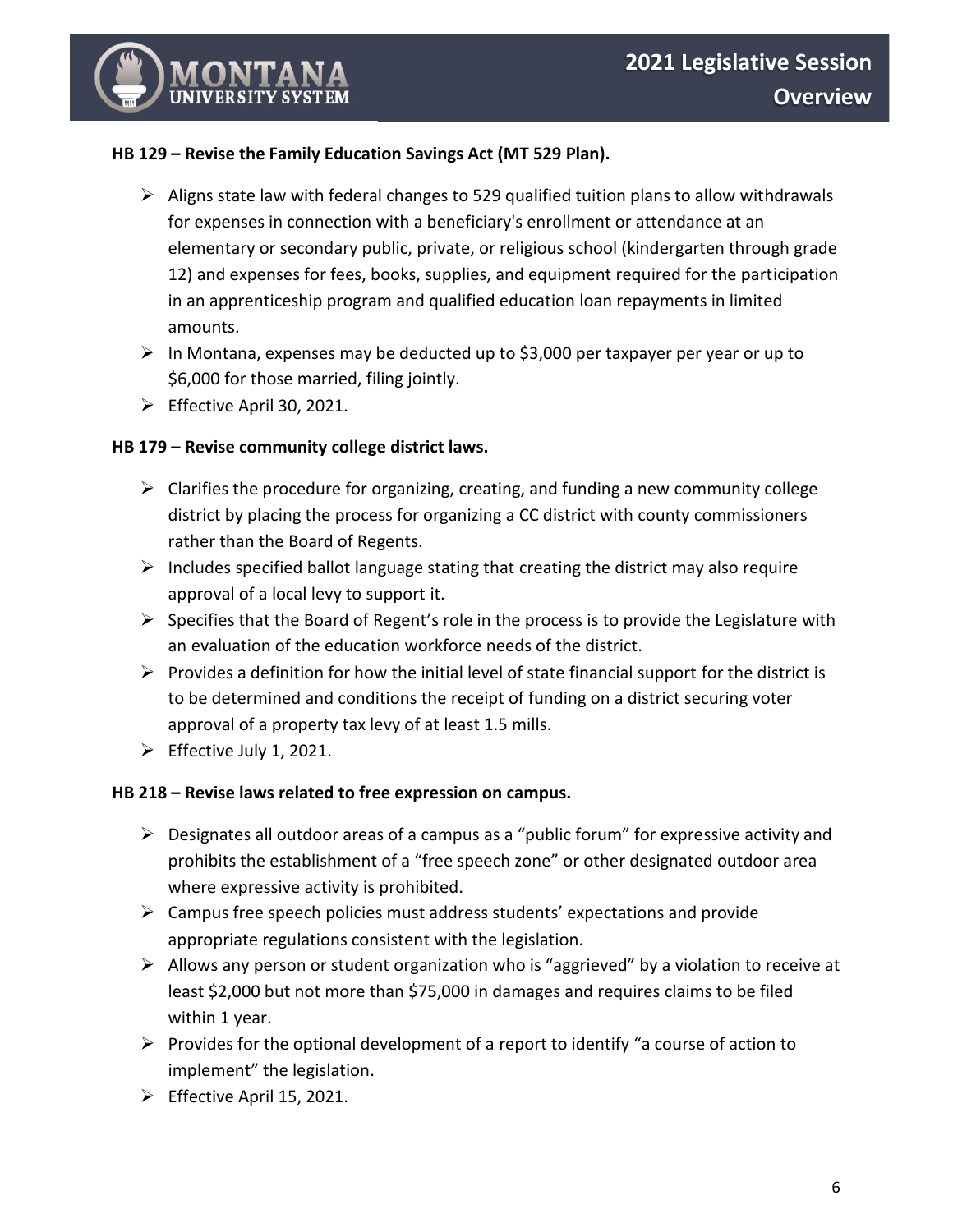# **HB 349 – Revise laws related to freedom of association and freedom of speech on campus.**

- $\triangleright$  Prohibits the denial of any benefit or privilege such as formal recognition, registration, or the use of facilities to organizations that require leaders or members to affirm and adhere to the organization's standards of conduct or further the student organization's mission or purpose.
- $\triangleright$  Requires institutions to adopt policies prohibiting student-on-student discriminatory harassment and prohibits an institution from disciplining a student for harassment or an alleged violation resulting from speech towards another student except in limited circumstances.
- $\triangleright$  Effective April 16, 2021.

## **HB 252 – Establish an employer tax credit for trades education and training expenses.**

- $\triangleright$  Establishes a non-refundable tax credit for trades education and training. As adopted, the tax credit would be available for 50% of the "qualified education and training expenses incurred by an employer for the benefit of an employee" up to \$2,000 per employee annually and up to \$25,000 for an employer.
- $\triangleright$  Includes expenses incurred by the employer that are paid to a third party for tuition, fees, books, supplies, or equipment required as part of a qualified training method to assist an employee to develop additional techniques and skills in a trade profession.
- $\triangleright$  Effective April 19, 2021.

## **HB 334 – Revise laws related to medical exemptions for student immunizations.**

- $\triangleright$  Revises laws regarding statutory religious exemptions for required immunizations.
- $\triangleright$  Clarifies that a person may attend a school, including a post-secondary school, without obtaining required immunizations if the person files a notarized affidavit with the governing authority stating that immunization is contrary to the person's religious tenants and practices.
- $\triangleright$  Clarifies provisions related to medical exemptions for immunizations.
- $\triangleright$  Effective July 1, 2021.

## **HB 403 – Establish the MT Grow Your Own Teacher program.**

- $\triangleright$  Establishes a grant program administered by OCHE for the purpose of developing teacher pipelines for rural and reservation school districts.
- $\triangleright$  The Grow Your Own Teacher program would allow for opportunities for dual credit courses, work-based learning in the field of education, and collaboration for the development of pathways for careers in education.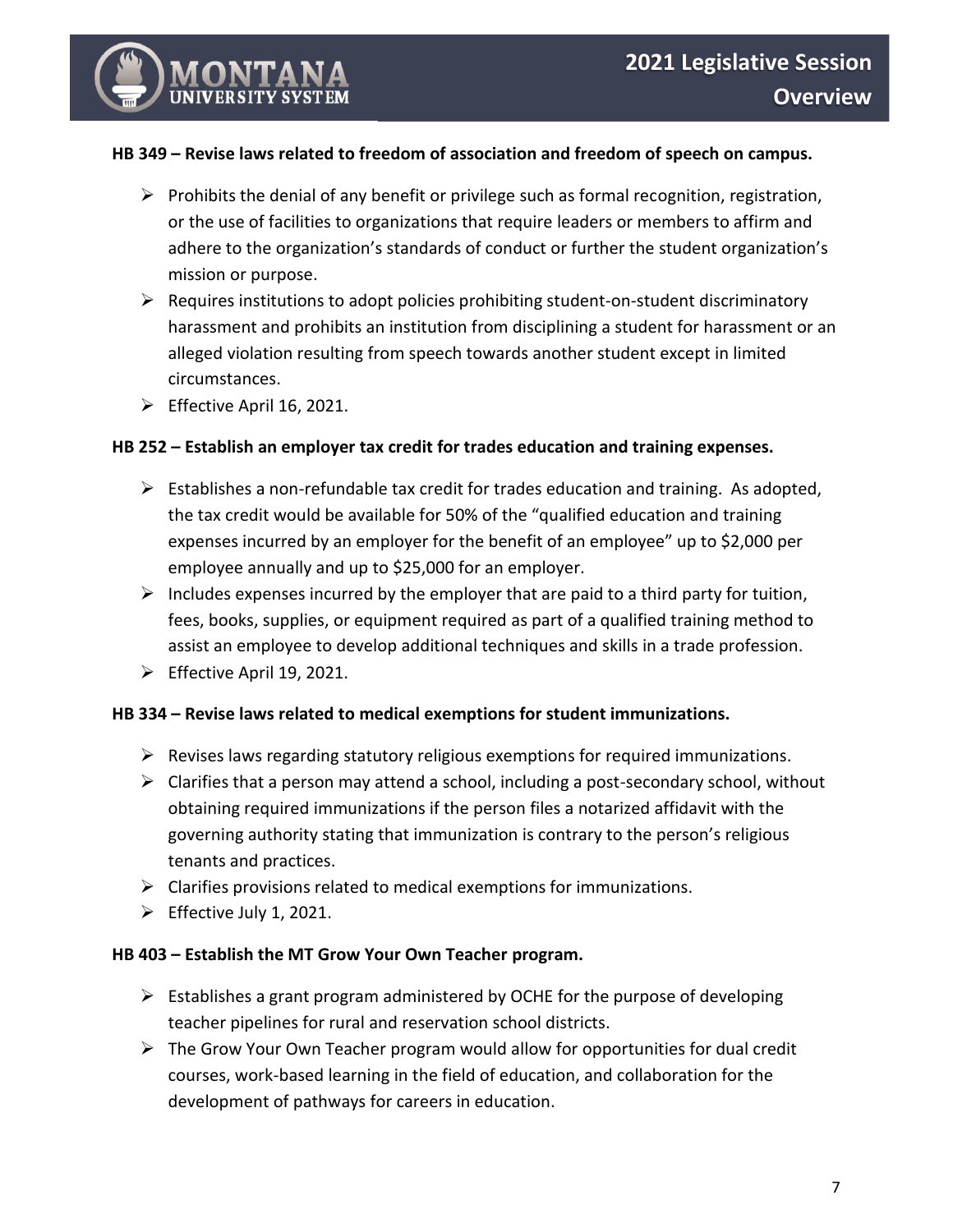

- ➢ The legislation also creates a grant program for tribal colleges, community colleges, and 2-year campuses to pursue accreditation for teacher preparation programs or develop collaborative programs with 4-year institutions with accredited teacher preparation programs.
- $\geq$  \$500,000 provided for the biennium.
- ➢ Effective July 1, 2021.

# **HB 497 – Establish interim budget committees at the Legislature.**

- $\triangleright$  Establishes interim budget committees for (1) general government; (2) health and human services; (3) natural resources and transportation; (4) the judicial branch, law enforcement, and the department of justice; (5) education, including OPI and OCHE; and (6) long-range planning.
- $\triangleright$  Provides the interim budget committees with authority to review and oversee expenditures, as well as the implementation of new programs.

# **HB 648 – Revise natural resource laws.**

- $\triangleright$  Establishes a hydrocarbon and geology investigation program in the Bureau of Mines and Geology at MT Tech to determine the existence of oil and gas deposits in the state.
- ➢ Provides \$125,000 for the biennium.

# **Studies and Resolutions**

# **SJ 15 – Legislative approval of the Bitterroot Valley Community College District.**

- $\triangleright$  Provided formal approval of the establishment of the Bitterroot Valley Community College District.
- $\triangleright$  An organizational meeting was held in Ravalli County on May 12, 2021.

## **HB 648 – Study of replacement power costs.**

➢ Requires UM's Bureau of Business and Economic Research to study the economic impact of prohibiting replacement power costs for coal-fired electronic facilities. (\$75,000 provided in HB 2).

# **HB 671 – Finance committee study of education-related issues.**

 $\triangleright$  Directs legislative finance committee studies of Indian language preservation, the Montana digital academy, and K-12 enrollment increases.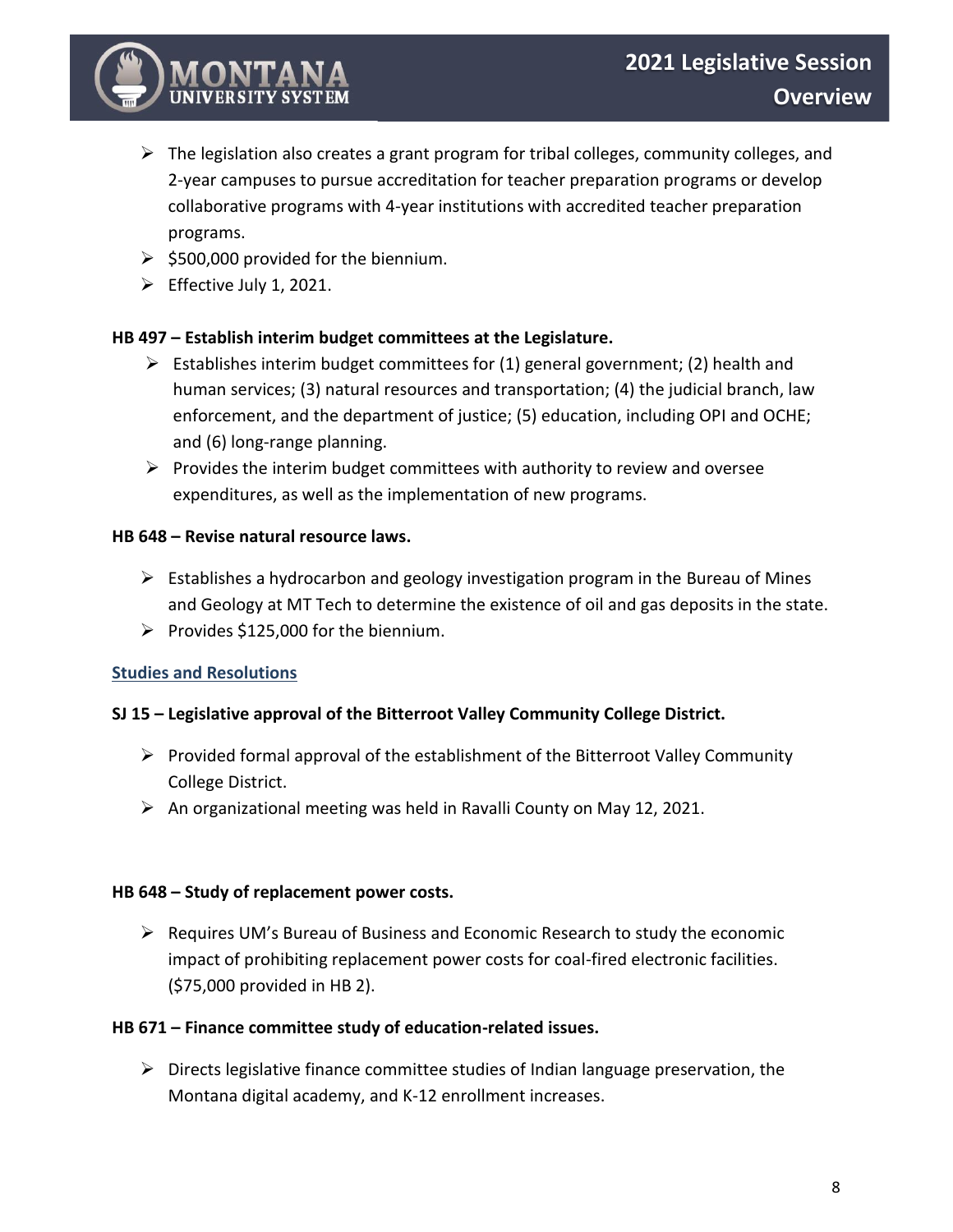# **MUS Biennial Budget Comparison - HB 2**

General Fund & State Special as of 4/30/21 (Sine Die)

<span id="page-8-0"></span>

|                                    | 2021            | 2023            | Biennium Chg.  |      |
|------------------------------------|-----------------|-----------------|----------------|------|
|                                    | <b>Biennium</b> | <b>Biennium</b> | \$\$           | %    |
| <b>HB2 Total</b>                   | 529,937,759     | 551,377,928     | 21,440,169     | 4.0% |
| Program 1: Admin                   | 7,455,189       | 8,148,069       | 692,880        | 9.3% |
| <b>Total On-going</b>              | 7,455,189       | 7,523,069       | 67,880         | 0.9% |
| <b>Program 2: Student Asst.</b>    | 23,264,726      | 23,355,829      | 91,103         | 0.4% |
| <b>Total On-going</b>              | 21,264,726      | 22,855,829      | 1,591,103      | 7.5% |
| <b>Program 4: Comm. Colleges</b>   | 27,784,483      | 28,693,344      | 908,861        | 3.3% |
| <b>Total On-going</b>              | 27,241,983      | 27,993,344      | 751,361        | 2.8% |
| Program 9: Ed. Units               | 409,101,663     | 428,611,271     | 19,509,608     | 4.8% |
| Ed. Unit Legis Base Funding*       | 408,431,908     | 422,097,755     | 13,665,846     | 3.3% |
| <b>Program 10: Agencies</b>        | 59,704,743      | 62,694,130      | 2,989,387      | 5.0% |
| <b>Total On-going</b>              | 58,794,743      | 61,784,130      | 2,989,387      | 5.1% |
| <b>Program 11: Tribal Colleges</b> | 2,025,750       | 2,025,750       | $\overline{0}$ | 0.0% |
| <b>Total On-going</b>              | 1,675,750       | 1,675,750       | $\overline{0}$ | 0.0% |

\* includes Pay Plan, MUS\_RP, with special approps and OTO removed

+ does not include Programs 5-8, and 12-13, all either largely made up of federal or proprietary funds, or small state approps

[TOP](#page-0-0)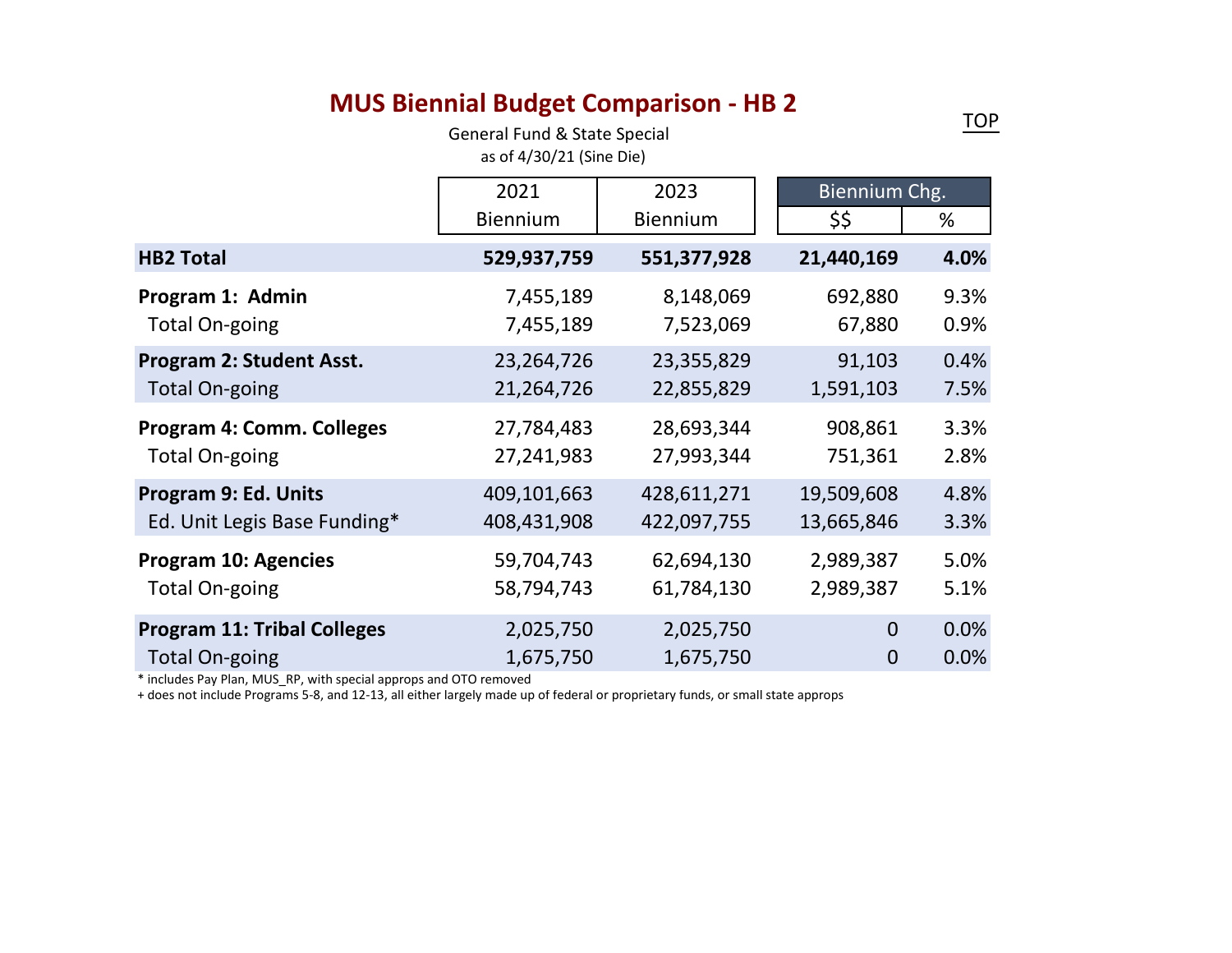# *2021 Legislature*

<span id="page-9-0"></span>The Office of Commissioner of Higher Education agrees to partner with the Montana Legislature, represented by the Joint Education Appropriations Subcommittee on Education, to further the following Shared Policy Goals:

## *Tribal College Transfer Partnerships*

Recognizing that the Montana University System (MUS) and Montana's Tribal Colleges inhabit separate governance structures, the MUS shall enhance its efforts to engage Tribal Colleges to improve the experience of students transferring from Tribal Colleges to MUS institutions. Examples:

- 1. Expand Tribal College participation in the MUS Common Course Numbering system.
- 2. Expand Tribal College participation in Faculty Councils addressing "Transfer Degree Pathways" that reduce time-to-degree completion for students transferring from 2-year colleges to 4-year colleges.
- 3. Evaluate the "bulk transfer" of A.A. or A.S. degrees from Tribal Colleges so that they satisfy general education requirements at MUS institutions.

#### *American Indian Language Linguistic Programs*

Establish one or more MUS campuses as internationally-recognized center(s) for the study of Montana's American Indian languages. Examples:

- 4. Work with flagship campuses (UM and MSU) to grow investment in faculty and curriculum that support instruction related to Montana's Tribal Nations.
- 5. Articulate a "2+2" language pathway for Tribal College students to study both Native Language and general linguistics in collaboration with MUS Institutions.

#### *Public-Private Joint Ventures for CTE*

Where possible, pursue public-private partnerships that expand workforce training programs. Examples:

- 6. Add workforce training programs that would otherwise not exist (e.g. Finishing Trades Institute of the Upper Midwest); work to expand partnerships and training programs available through Montana's Tribal Colleges.
- 7. Expand workforce training programs (both credit and non-credit) offered by MUS campuses to private businesses and industries; leverage tax incentives, statutorily designated funds, and available general fund dollars to reduce the cost of programs for students, employers, and campuses.